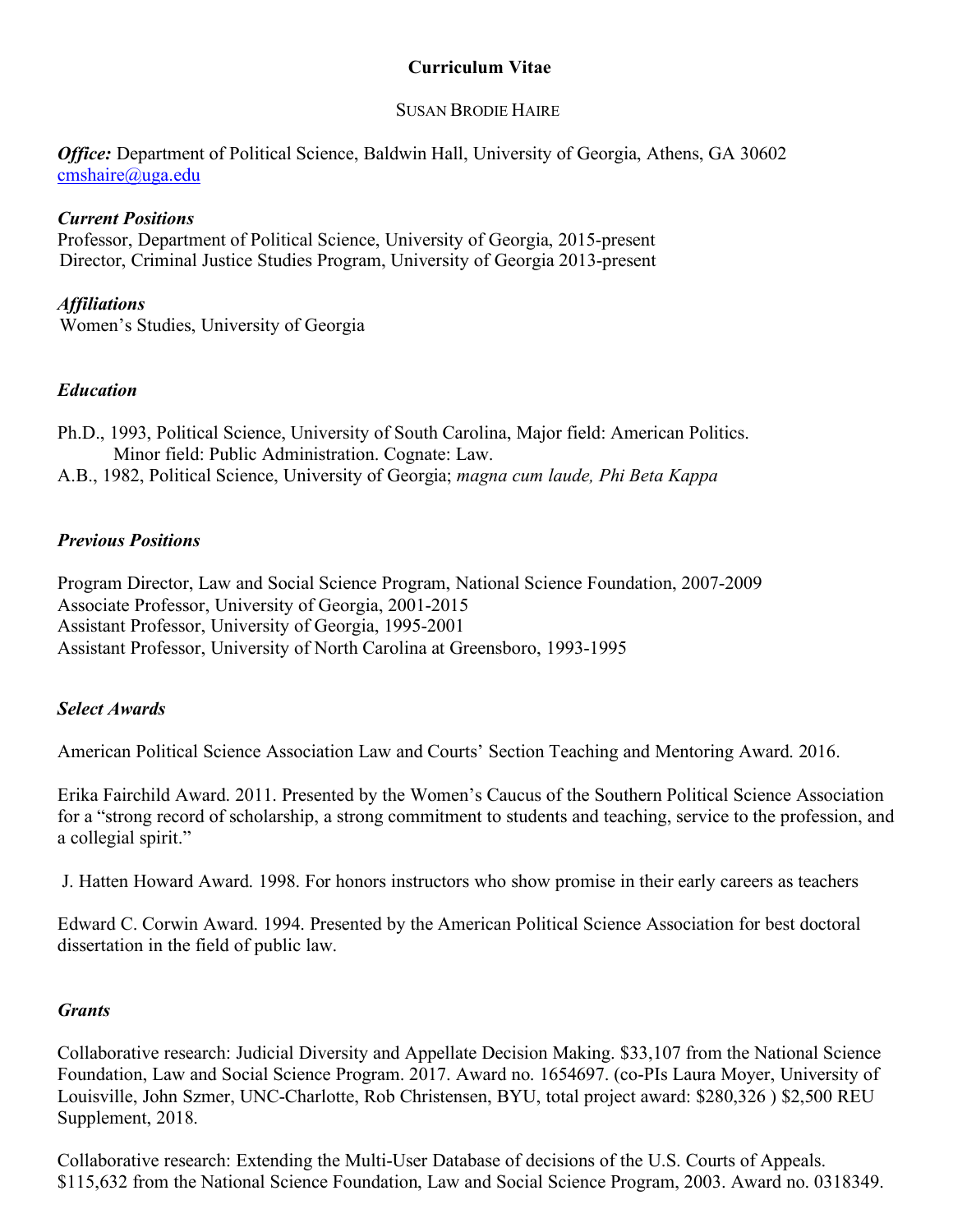(co-PI Ashlyn Kuersten, Western Michigan University, total project award: \$194,799).

"Federalism and the Courts," awarded \$5,575 from UGA Senior Vice President for Academic Affairs and Provost with Stefanie Lindquist, John Maltese, Susette Talarico, and Jeff Yates, 2001.

Appellate Advocacy and Judicial Decision Making in the U.S. Courts of Appeals, \$49,655 from the National Science Foundation, Law and Social Science Program, Award no. 9819268. 1999.

"Voting Rights Conference," awarded \$11,173 from the UGA Senior Vice President for Academic Affairs with Charles Bullock, Stefanie Lindquist, John Maltese, Susette Talarico, and Jeff Yates, 1998.

Integrating Models of Appellate Court Decision Making. \$5,698 from the Faculty Research Grants Program, 1996.

### **PUBLICATIONS**

#### *Books*

Susan B. Haire and Laura P. Moyer. 2015. *Diversity Matters. Judicial Policymaking on the U.S. Courts of Appeals.* Charlottesville, VA: University of Virginia Press.

Donald R. Songer, Reginald S. Sheehan, Susan B. Haire. 2000. *Continuity and Change on the United States Courts of Appeals.* Ann Arbor, MI: University of Michigan Press.

### *Articles (in refereed journals)*

Laura P. Moyer, John Szmer, Susan Haire & Robert K. Christensen. 2020. "Diversity, consensus, and decision making: evidence from the U.S. Courts of Appeals" *Politics, Groups, and Identities*, 8:822.

Laura Moyer and Susan Haire. 2015. "Trailblazers and Those That Followed: Personal Experiences, Gender, and Judicial Empathy." *Law and Society Review* 3:665.

Susan Haire, Barry Edwards, and David Hughes. 2013. "Presidents and Courts of Appeals: The Voting Behavior of Obama's Appointees." *Judicature* 97: 137

Susan Haire, Laura Moyer, and Shawn Treier. 2013. "Crafting Law on the US Courts of Appeals: Does Diversity Make a Difference?" *Journal of Law and Courts* 1:303.

Laura Moyer, Todd Collins, and Susan Haire. 2013. "The Value of Precedent: Appellate Briefs and Judicial Opinions in the U.S. Courts of Appeals" *Justice System Journal* 34: 62.

Lisa Holmes, Rorie Solberg, and Susan Haire. 2012. "Neither Gone nor Forgotten: The Impact of Senior Status Judges on the U.S. Courts of Appeals." *Judicature* 95:227

Erin Kaheny, Susan Haire, and Sara Benesh. 2008. "Change over Tenure: Voting, Variance, and Decision making on the U.S. Courts of Appeals." *American Journal of Political Science* 52: 490.

Stefanie Lindquist, Susan B. Haire, and Donald Songer. 2007. "Supreme Court Auditing of the U.S. Courts of Appeals: An Organizational Perspective." *Journal of Public Administration Research and Theory* 17:607.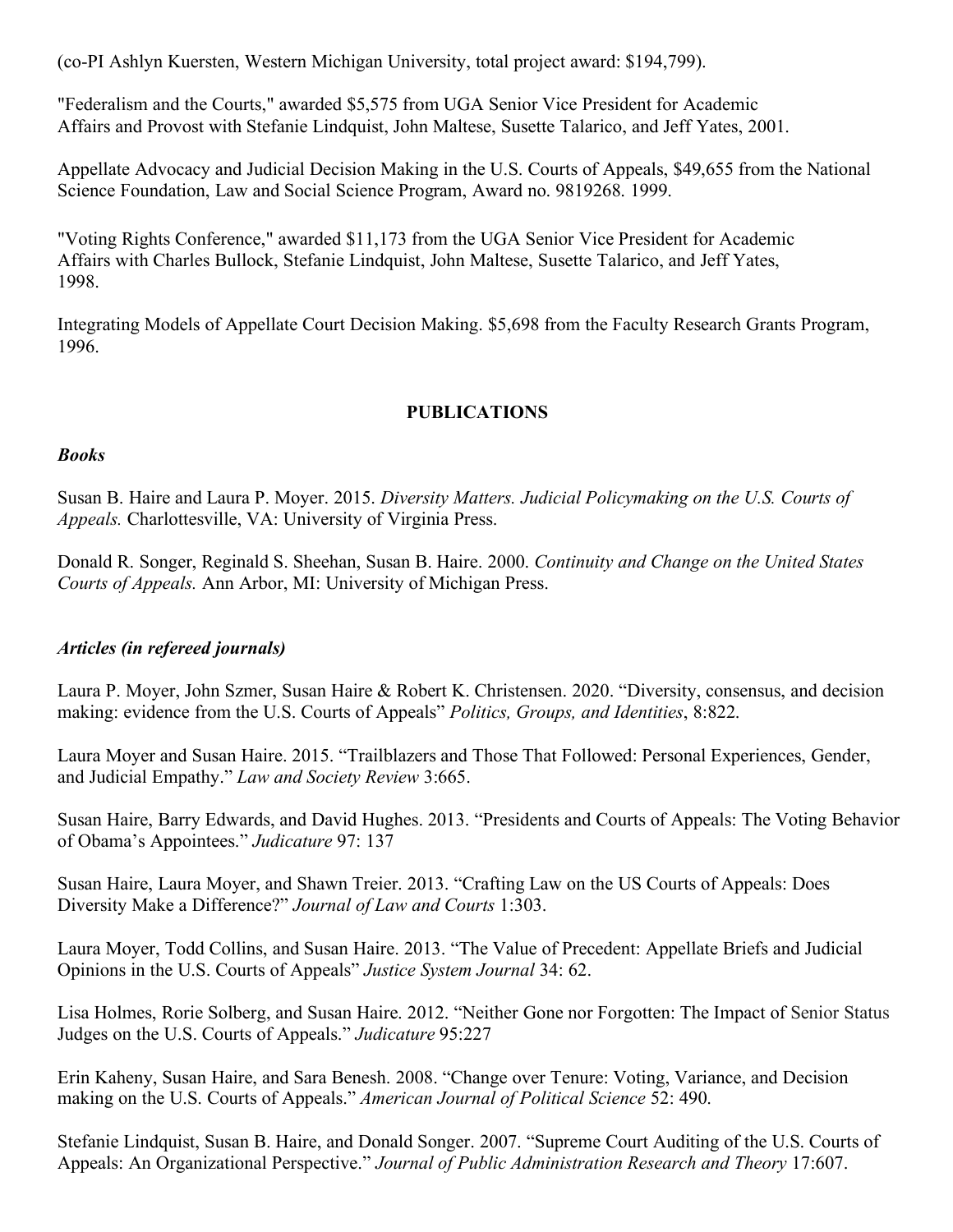Rorie Spill-Solberg, Jolly Emrey, and Susan B. Haire. 2006. "Inter-court dynamics and the Development of Legal Policy: Citation Patterns in the Decisions of the U.S. Courts of Appeals." *Policy Studies Journal* 34: 277.

Susan B. Haire, Stefanie Lindquist, and Donald Songer. 2003. "Appellate Court Supervision in the Federal Judiciary: A Hierarchical Perspective," *Law and Society Review* 37: 143

Susan B. Haire, Martha Anne Humphries, and Donald R. Songer. 2001. " Decision Making by Clinton's appointees to the U.S. Courts of Appeals." *Judicature* 84: 274.

Susan B. Haire. 2001. "Rating the ratings of the American Bar Association Standing Committee on Federal Judiciary." *Justice System Journal* 22: 1

Donald R. Songer, Reginald Sheehan, and Susan B. Haire. 1999. "Do the Haves come out ahead over time? Applying Galanter's Framework to decisions of the U.S. Courts of Appeals, 1925-1988." *Law and Society Review* 33.811. (Reprinted in *In Litigation: Do the 'Haves' Still Come out Ahead* ed. Herbert M. Kritzer and Susan S. Silbey, Stanford University Press. 2003)

Susan B. Haire, Stefanie Lindquist, and Roger Hartley 1999. Attorney Expertise, Litigant Success, and Judicial Decision Making in the U.S. Courts of Appeals." *Law and Society Review* 33:667.

Susan Haire and Stefanie Lindquist. 1997."An Agency and Twelve Courts: Social Security Disability Cases in the U.S. Courts of Appeals. *Judicature* 80:230.

Susan Haire, Gerard S. Gryski, Gary Zuk, and Deborah J. Barrow. 1994. "An Intercircuit Profile of Judges on the U.S. Courts of Appeals." *Judicature* 78: 101.

Donald R. Songer, Sue Davis, and Susan Haire. 1994. "A Re-Appraisal of Diversification in the Federal Courts: Gender Effects in the Courts of Appeals." *Journal of Politics* 56: 425-439. (Reprinted in *Gendering American Politics* ed. Karen O'Connor, Sarah Brewer, and Michael Fisher, Addison Wesley Longman. 2005).

Sue Davis, Susan Haire, Donald R. Songer. 1993. "Gender Effects in the Voting of Judges in the United States Courts of Appeals." *Judicature* 77: 129-133. (Reprinted in *Judicial Politics: Readings from Judicature* ed. Elliot Slotnick, CQ Press. 2005)

Donald R. Songer and Susan Haire. 1992. "Integrating Alternative Approaches to the Study of Judicial Voting: Obscenity Cases in the U.S. Courts of Appeals." *American Journal of Political Science* 36: 963.

# *Other publications*

Susan Haire and Laura P. Moyer. 2018-2019. "Gender, Law, and Judging." In *Oxford Research Encyclopedia of Politics*

Allison Trochesset and Susan Haire. 2018. "Justice Sotomayor." *Encyclopedia of Civil Rights and Liberties* (ed. John Scheb).

Susan Haire, Ali Masood, and Reginald Sheehan. 2017-2018. "U.S. Courts of Appeals. " In *Handbook of Judicial Behavior.* Routledge Press (ed. Kirk Randazzo and Bob Howard).

Donald Songer and Susan Haire. 2017. "Access and Intermediate Appellate Courts" In *Oxford Handbook of the Law and Judiciary* (ed: Lee Epstein and Stefanie Lindquist)

Susan Haire. "Relations Among Courts." 200*8. In Oxford Handbook of Law and Politics* Ed. Keith E. Whittington, R. Daniel Kelemen, and Gregory A. Caldeira.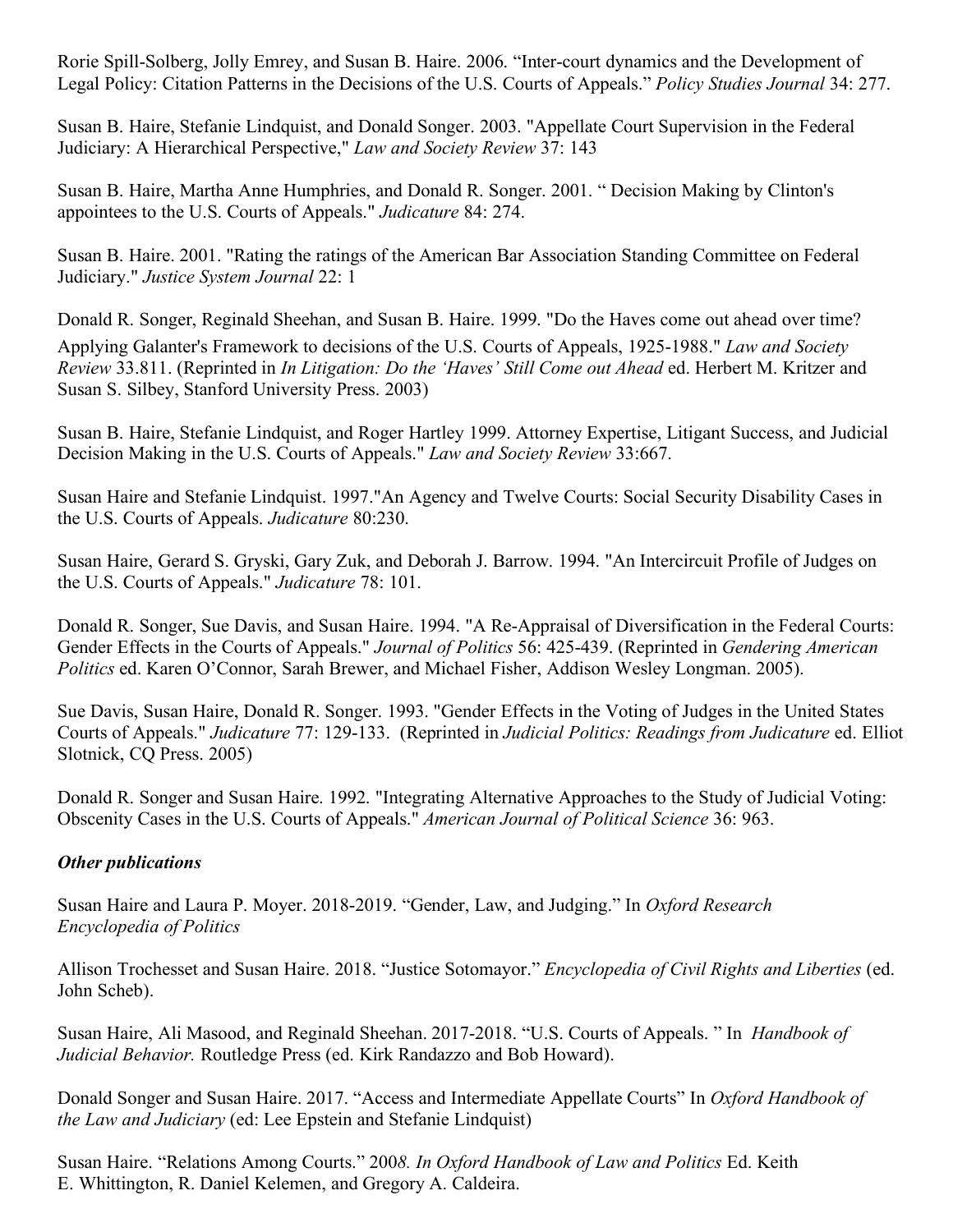Erin B. Kaheny, Sara C. Benesh, and Susan B. Haire. 2008. "Career Stage and Decision Making on the Seventh Circuit: A Comparative Analysis." *Southern Illinois University Law Journal* 32: 509.

Susan B. Haire and Laura P. Moyer. 2008. "Advocacy through Briefs in the U.S. Courts of Appeals." *Southern Illinois University Law Journal* 32: 593.

Susan B. Haire. 2006. "Judicial Selection and Decision Making in the Ninth Circuit."*Arizona Law Review* 48: 267.

Stefanie A. Lindquist and Susan B. Haire. 2006." Decision Making by an Agent with Multiple Principals: Environmental Policy in the U.S. Courts of Appeals." In *Institutional Games and the U.S. Supreme Court* ed. J. Rogers, R. Flemming, and J. Bond. Charlottesville, VA: University of Virginia Press.

Susan Haire. 2002. "South Carolina", *Legal Systems of the World* ed. Herbert Kritzer, ABC-CLIO.

Book reviews:

Elders on trial: age and ageism in the American legal system. By Howard Eglit in *The Law and Politics Book Review* 2005. Vol 15 no. 8 (an electronic publication of the Law and Courts Section of the American Political Science Association)

Inside Appellate Courts: The Impact of Court Organization on Judicial Decision Making in the United States Courts of Appeals. By Jonathan Matthew Cohen in *Justice System Journal* (March, 2004)

Choosing Justice: The Recruitment of State and Federal Judges. By Charles H. Sheldon and Linda S. Maule. *American Political Science Review* (June, 2000)

Judicial Politics in the D.C. Circuit. By Christopher Banks. *The Law and Politics Book Review* 2000. vol 10, no 2 ( an electronic publication of the Law and Courts Section of the American Political Science Association).

Picking Federal Judges: Lower Court Selection from Roosevelt through Reagan. By Sheldon Goldman. *American Political Science Review* (June, 1998).

The Supreme Court and Individual Rights. By Joan Biskupic and Elder Witt. *The Law and Politics Book Review* 1997. vol 7, no 5 (an electronic publication of the Law and Courts Section of the American Political Science Association).

### *Papers presented (2010-present)*

"Disposition Times in the U.S. Courts of Appeals: Exploring the Multiple Roles of Diversity." (with Laura Moyer, John Szmer, and Robert Christensen). Paper presented at the 2021 annual meeting of the Southern Political Science Association.

"Diversity and Collective Decision Making." (with Laura Moyer, John Szmer, and Robert Christensen). Paper presented at the 2019 annual meeting of the Southern Political Science Association.

"Evaluating the Obama Wave on the US Courts of Appeals. " (with Laura Moyer, Alyson Benton, John Szmer, Robert Christensen, Sam Levargne, Ethan Boldt, and Barry Edwards). Paper presented at the 2018 annual meeting of the American Political Science Association.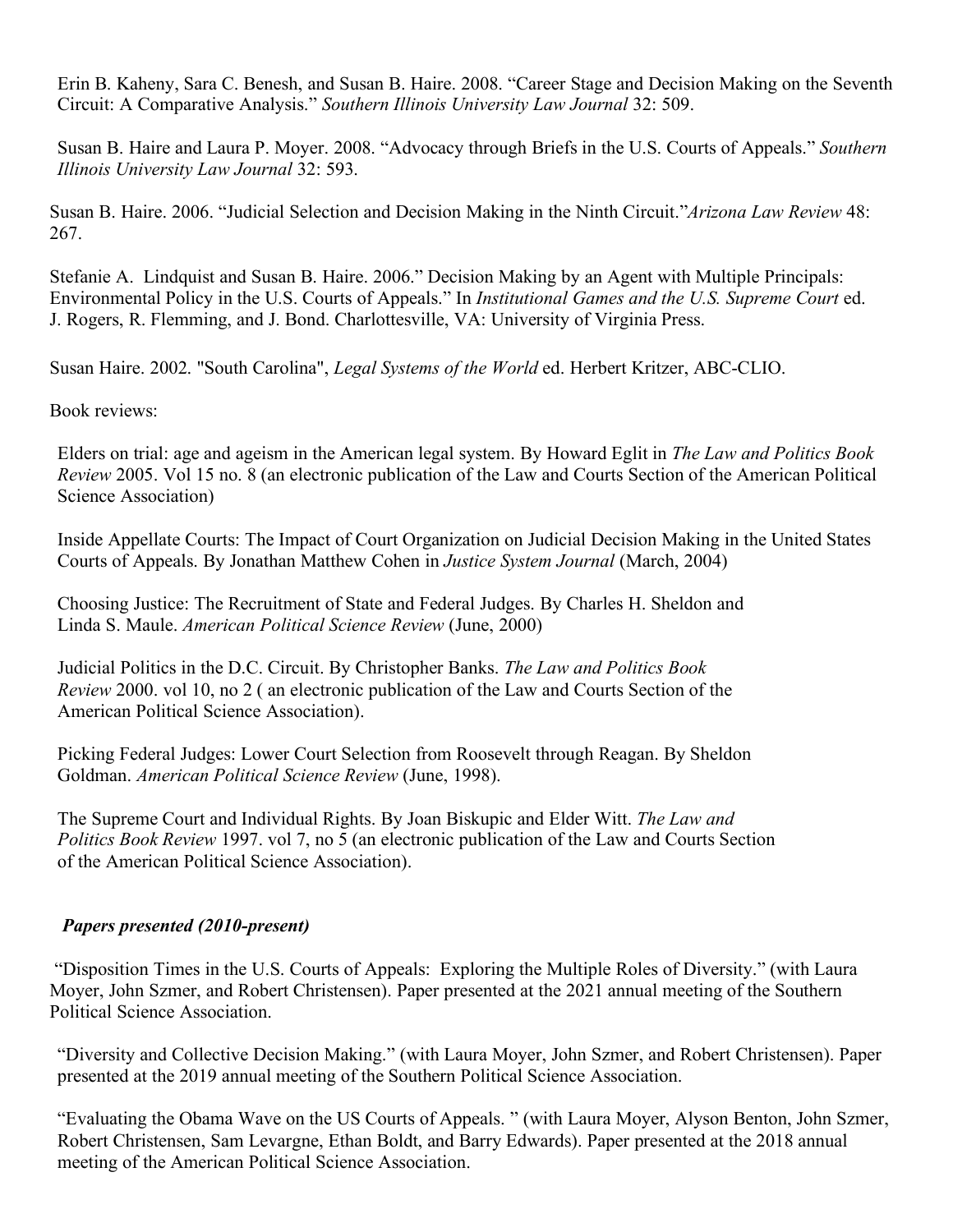"Judicial Selection and Decision Making." (with CURO student Bryson Culver). Paper presented at the 2017 annual meeting of the Southern Political Science Association.

"Judicial Diversity and Appellate Decision Making" (with John Szmer, Laura Moyer, and Robert Christensen). Paper presented at the 2016 annual meeting of the Southern Political Science Association.

"The Effect of Judicial Diversity on Legal Content and Influence in the U.S. Courts of Appeals." (with John Szmer, Laura Moyer, and Robert Christensen) Paper presented at the 2015 annual meeting of the Law and Society Association.

"Trailblazers and Those That Followed: Personal Experiences, Gender Cohorts, and Judicial Empathy." (with Laura Moyer) Paper presented at the 2014 annual meeting of the Midwest Political Science Association.

"Litigant Behavior in the U.S. Courts of Appeals, Petitions for Rehearing En Banc 1997-2002." Paper presented at the 2013 Annual Meeting of the Midwest Political Science Association."

"Justifications in the Face of Threats: Why Opinion Authors Bolster Their Opinions." (with Laura Moyer and Shawn Treier). Paper presented at the 2012 Annual Meeting of the Midwest Political Science Association.

"Race and Judicial Decision Making." (with Barry Edwards, Phil Marcin, and Allie Ackerman). Paper presented at the 2012 Annual Meeting of the American Political Science Association.

"The Development of Legal Doctrine: Citation Patterns in the US Courts of Appeals." (with Rorie Spill Solberg). Paper presented at the 2011 Annual Meeting of the American Political Science Association.

"Evaluating the Policy Consequences of Senior Status Judges on the US Courts of Appeals" (with Lisa Holmes and Rorie Spill Solberg). Paper presented at the 2010 Annual Meeting of the American Political Science Association.

### **TEACHING**

*Graduate*

Judicial Politics Special Topics: Diversity, Institutional Design, and Judicial Decision making

Major Professor for: Lisa Holmes (Assoc. Prof, U of Vermont), Michael Bitzer (Prof. and former Provost, Catawba College), Nancy Basinger (nonprofit, Utah), Bill Gillespie (Assoc. Prof., Kennesaw State Univ.), Todd Collins (Prof., Western Carolina Univ), Laura Moyer (Assoc. Prof., Univ of Louisville), Don Lloyd ( instructor, UGA College of Public Health), John Newton ( manager, Office of Emergency Preparedness, UGA, part-time instructor for POLS), Gordon Ballingrud (visiting instructor, High Point University), co-chair for Ethan Boldt (Assistant Professor, North Dakota State University)

# *Undergraduate*

Gender, Law, and Politics Judicial Process and Politics Social Science Research Methods for Criminal Justice Criminal Justice Systems in the U.S. and U.K. Practice of Criminal Justice Special Topics for DC Semester Program: Politics and Policy Faculty Supervisor for Criminal Justice Internships Faculty Mentor, CURO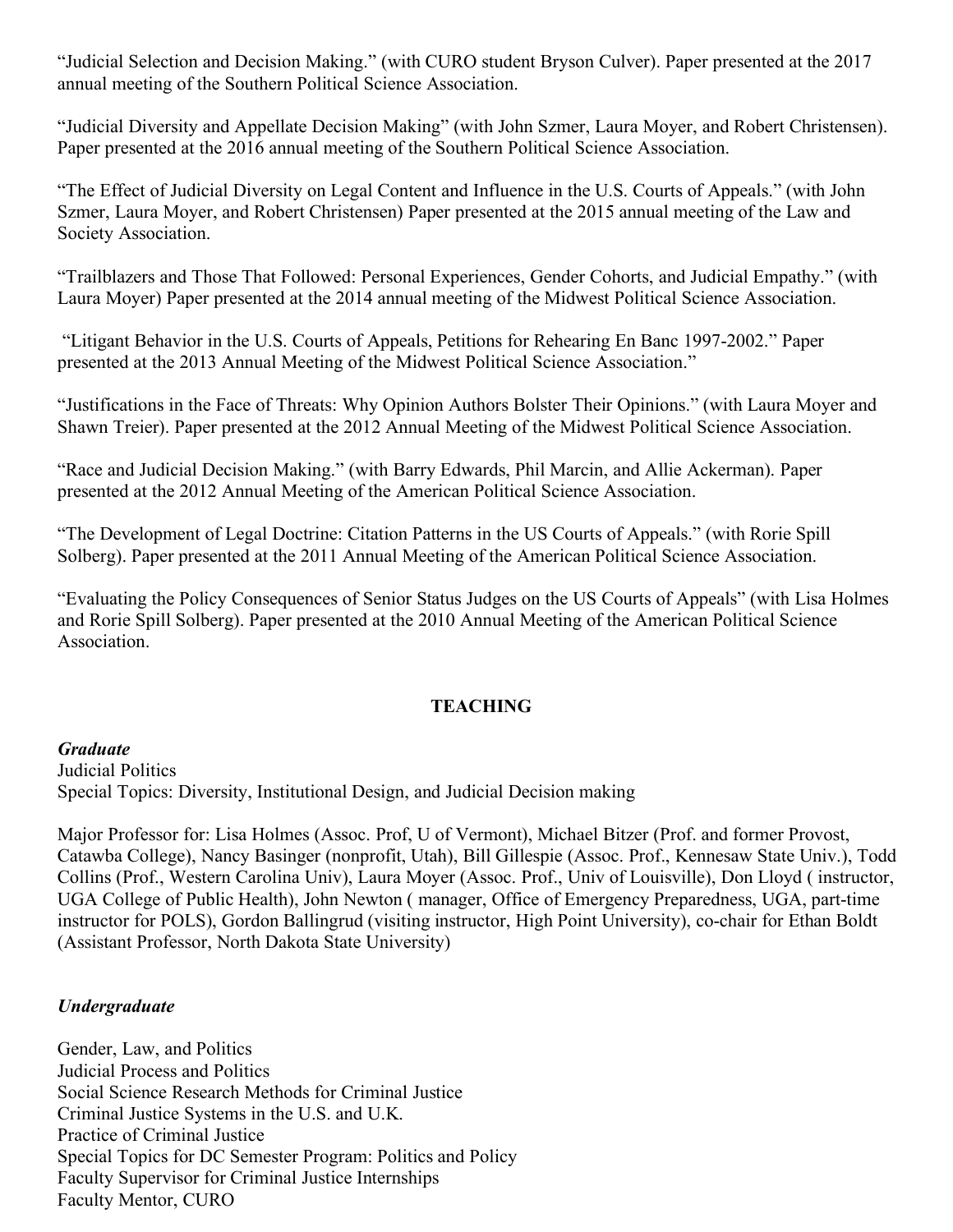Faculty supervisor, independent research

Summer study abroad program director, collaboration with the University of Liverpool. With Jody Clay-Warner, I established the program in 2015 and continue to co-direct and teach a course on US-UK criminal justice systems (2015-present).

# **PROFESSIONAL SERVICE (2010-present)**

# *Referee:*

*American Journal of Political Science American Political Science Review American Politics Research Journal of Empirical Legal Studies Journal of Law and Courts Journal of Law, Economics, and Organizations Journal of Politics (previous service on editorial board) Journal of Women, Politics and Policy Justice System Journal Law and Society Review Politics, Groups, and Identities Political Behavior Political Research Quarterly Politics and Gender Polity Social Science Quarterly Southeastern Political Review NSF Law and Social Science Program (served on advisory panel, 2005-2007) NSF Graduate Research Fellowship Program*

# *American Political Science Association (APSA*):

Chair, Law and Courts Section Best Conference Paper Award Committee, 2011 Chair Law and Courts Section Nominating Committee, 2013. Member, Law and Courts Section Committee to select work that is a "lasting contribution to the field." 2015. Chair (2016, 2020), Member (2003, 2019), Law and Courts Section Committee to select recipient of the Lifetime Achievement Award.

Chair, Law and Courts Section Committee to select recipient of the C. Herman Pritchett Award for best book published in the field from 2016-2017.

Member, Theodore Lowi Award Committee (APSA) to select best dissertation in the field of American Politics, 2018.

Member, E. Corwin award Committee (APSA) to select the best dissertation in the field of public law.

# *Southern Political Science Association (SPSA) leadership:*

Program Chair, 2021. Responsible for organizing annual meeting with 25+ organized sections and appr. 1,000 proposals.

Member, leadership team: Vice President-elect (2019), Vice President (2020), President-elect, President, Past-President (exp: 2023-2025)

Member, Executive Council, 2015-present

# *Southern Political Science Association (SPSA):*

Member, Committee to select "Best Article published in Journal of Politics" award, 2011, 2013. Organizer, Judicial Politics panels, Annual Meeting of SPSA, 2017.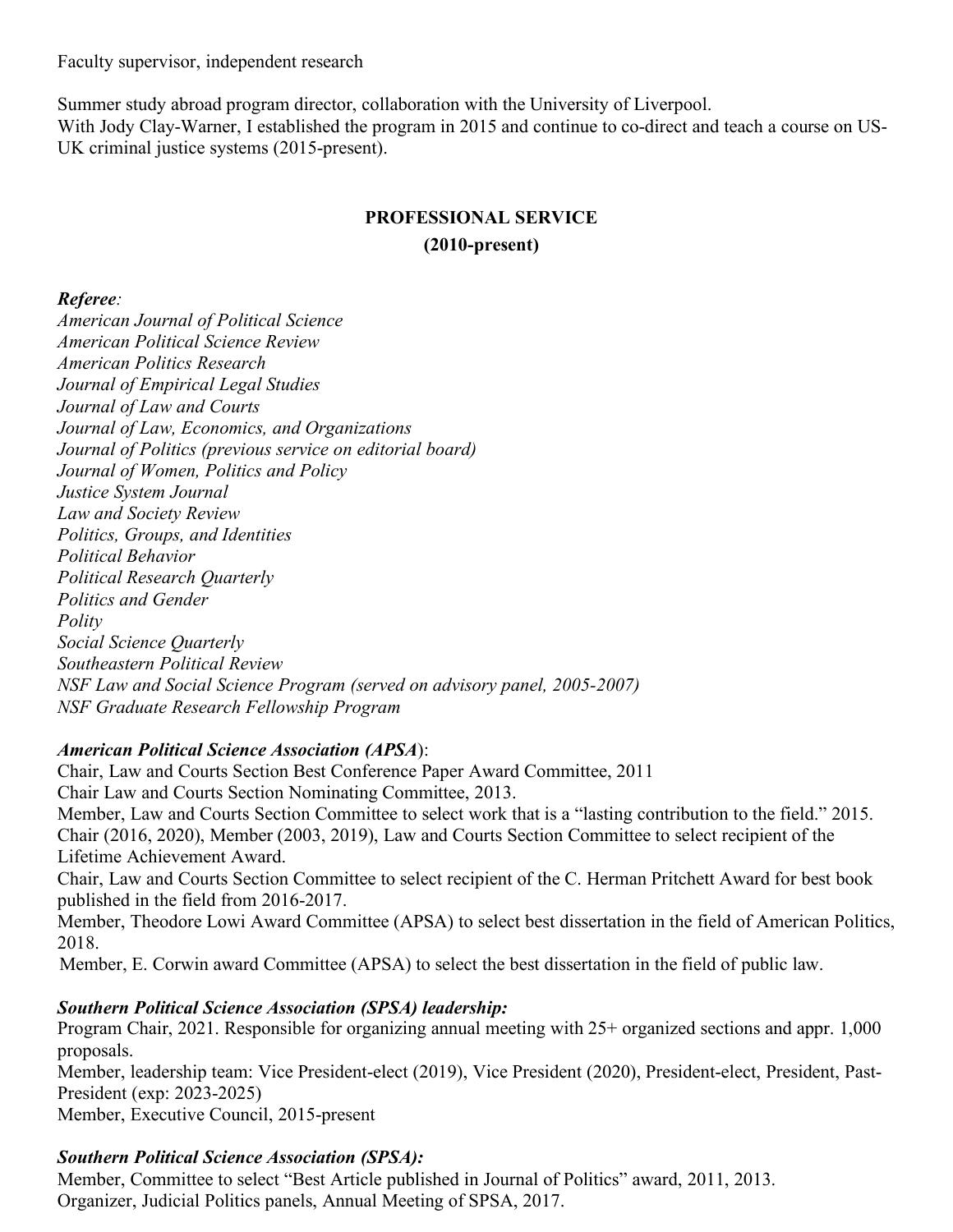Member, Manning Dauer Award Committee for exceptional service to the profession, 2018-2019.

## *Other professional and public service*:

Organizer and Moderator, Symposium on U.S. Courts of Appeals, University of Georgia, April 2011. Contributions were subsequently published in APSA Law and Courts' Section Newsletter. Co-editor, special issue, *Judicature,* "The Behavior of Federal Judges," Fall 2013. Participant. NSF-sponsored workshop on gender diversity in the discipline, January 2015. Member, external review team for Department of Political Science, University of Kentucky, 2018-2019. Invited participant, Symposium on Charting a Path for Judiciary Reform, University of California, Berkeley, School of Law, Berkeley Judicial Institute, April, 2019. Provided background for reporting by *LA Times*, *New York Times* 2019-2020 Tenure and promotion evaluations (external letter writer for thirteen candidates since 2015)

## *Invited talks:*:

GMU's Center for Justice, Law, and Society. "Studying Judicial Decision Making on the U.S. Courts of Appeals: Lessons Learned from Other Disciplines." April 2010.

Moderator, University at Albany, Albany, NY, "Symposium on Crime and Justice: The Past and Future of Empirical Sentencing Research." September 2010.

UNC-Charlotte, Department of Political Science. Invited presentations on NSF funding for the social sciences and the role of diversity in deliberations on the U.S. Courts of Appeals, April 2011.

"Diversity on the Bench." UGA Institute for Women's Studies, Friday Speakers Series, "Diversity on the Bench." October 2013.

"Gender Diversity." University of Liverpool, School of Law and Justice, Dept. of Sociology and Criminology, February, 2014.

"Judicial diversity," OLLI, University of Georgia, January 2016.

"Women and minorities on the bench." Reynolds Plantation, Greensboro, Georgia, May 2016.

"Are three heads better than one?" Invited panelist, AJEI Summit, Philadelphia, PA, November 2016.

Workshop/talk to graduate students in Sociology on preparing an NSF DDRIG, April 2017.

Moderator of discussion following, "12 Angry Men," Cinema Politique, September 2017.

Invited presenter, Constitution Day, Auburn University at Montgomery, September 2017.

Panelist, "Women in Politics," Georgia Political Review, Tate Center, October 2019.

### *Conference participation*

Chair, panel at the 2021 Annual Meeting of the Southern Political Science Association, "Gender, Race, and Judicial Behavior."

Chair/discussant, panel at the 2019 Annual Meeting of the American Political Science Association, "Gender and Diversity", Law and Courts Section.

Chair/discussant, panel at the 2018 Annual Meeting of the Midwest Political Science Association, "Agenda Setting and Voting on the US Supreme Court."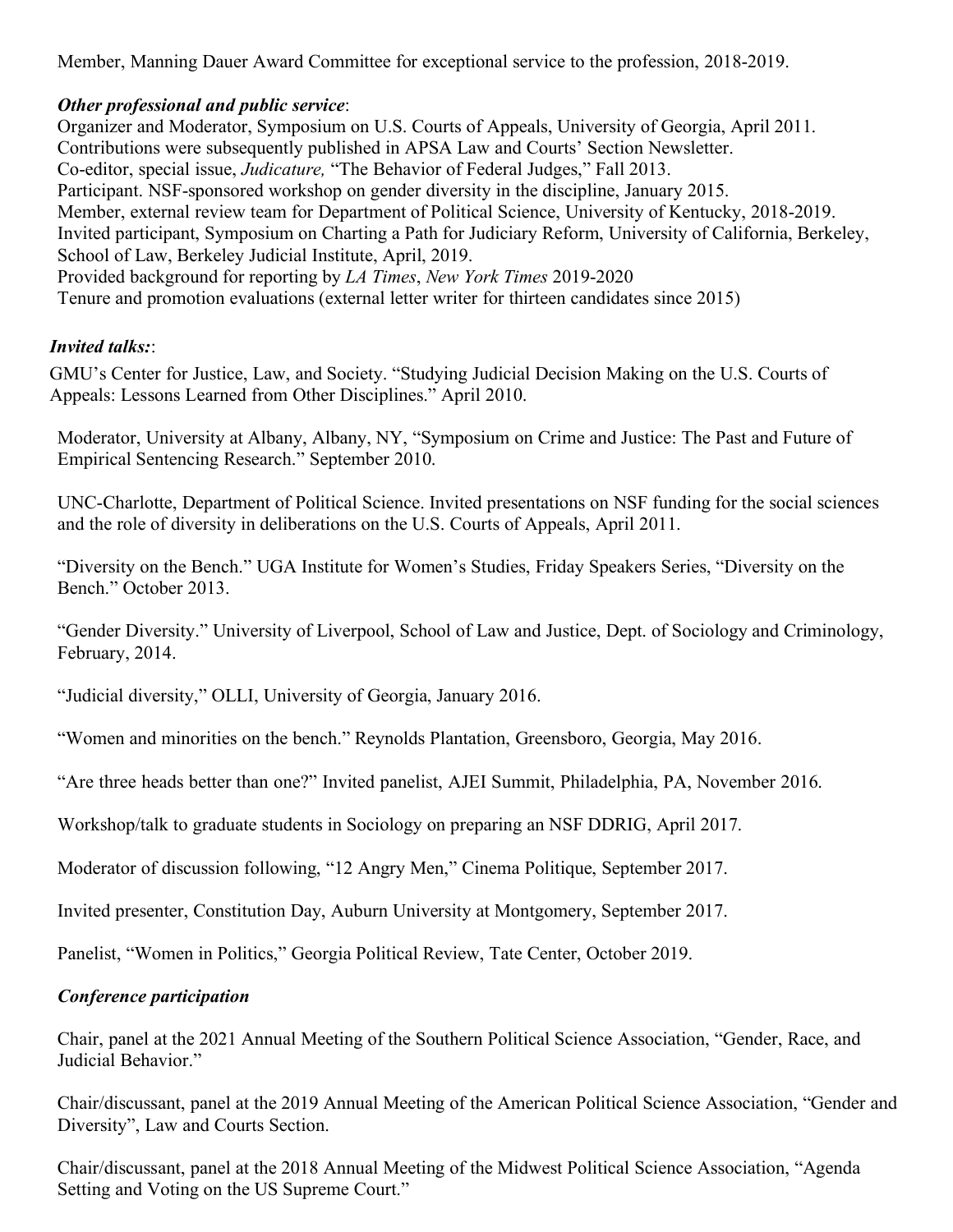MPSA mentor, mentoring reception, 2018 Annual Meeting of the Midwest Political Science Association.

Chair/discussant for two panels at the 2018 Annual Meeting of the Southern Political Science Association: "Diversity and the Courts" and "Appeals Courts."

"Judicial Diversity and Opinion Language" (with L. Moyer, R. Christensen, and J. Szmer). Poster presented at the 2017 annual meeting of the Midwest Political Science Association.

Chair/discussant, panel at the 2018 Annual Meeting of the American Political Science Association, "Lawyers and Litigants."

Discussant, panel at the 2016 Annual Meeting of the Midwest Political Science Association, "Applying Critical Theories of Law."

Panelist, Roundtable at the 2015 Annual Meeting of the Southern Political Science Association, "Author Meets Critics."

Discussant, "Issues in Federal Judicial Selection" panel at the 2013 Annual Meeting of the American Political Science Association.

Discussant and chair, "Process and Procedure in the Federal Courts" panel at the 2011 Annual Meeting of the Midwest Political Science Association.

Discussant, Roundtable on Anna Law's "The Immigration Battle in American Courts" panel at the 2011 Annual Meeting of the Midwest Political Science Association.

Discussant and chair, "The Politics of Federal Judicial Appointments" panel at the 2010 Annual Meeting of the Midwest Political Science Association.

Discussant, "Friends of the Courts" panel at the 2010 Annual Meeting of the Southern Political Science Association.

## **SERVICE TO THE UNIVERSITY, COLLEGE, AND DEPARTMENT (following tenure, 2001-present)**

### *University:*

Member, University Council (2002-2005) Member, Faculty Affairs Committee (2002-2004) Member, Faculty Benefits Committee (2004-2005) Member, Board of Regents Advisory Committee – Criminal Justice (2013-present) Member, Program Review Team, School of Law (2013) Member, Program Review Team, Sociology (2018-2019) Member, Program Review Team, Grady College (2019-2020) Member, Graduate Council (2012-2015) Member, Graduate Council Program Review Committee (2012-2014) Member, University Task force on Experiential Learning (2014-2015) Member, University Faculty Working Group on Study Abroad and Field School (2015) Member, Washington Semester Program Scholarship Review Committee (2016-present) Member, UGA Foundation Scholarship Review Committee for OGE Oxford residential center (2017-2020) Member, Kassinger scholarship selection committee (2015-present)

Member, Sociology department search committee for lecturer position (2019)